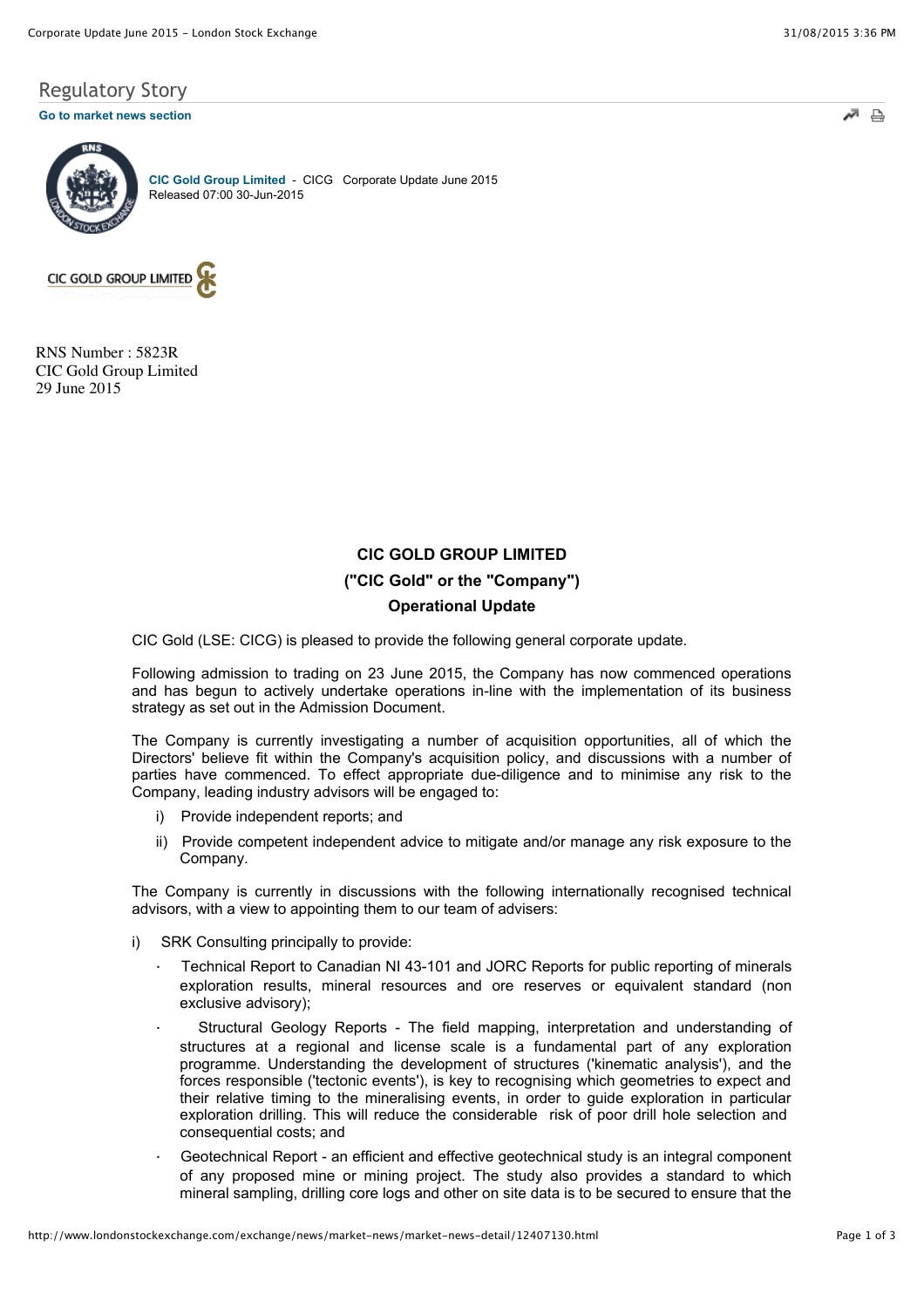integrity and accuracy of resources is reported.

- ii) SGS Lakefield Ore Test to provide:
	- · Metallurgical testing and prefeasibility studies.
- iii) Triple Gold Mining Group, one of China's leading oxide gold miners, to provide:
	- On site logistics to support exploration and development; and
	- · Mine resources to conduct any toll mining of gold oxide deposits on a royalty basis.

The Company will make further announcements in due course.

### **Enquires**:

| <b>CIC Gold Group Limited</b>                  |                            |
|------------------------------------------------|----------------------------|
| Dr Geoffrey P. Cowley, Chief Executive Officer | Mobile: +44 7833 445 961   |
|                                                | Email: drapc@CICGold.com   |
| <b>VSA Capital Limited</b>                     |                            |
| Andrew Raca                                    | Phone: +44 (0)20 3005 5000 |

This information is provided by RNS The company news service from the London Stock Exchange

END

### MSCLFFLIRRIAFIE



**London Stock Exchange plc is not responsible for and does not check content on this Website. Website users are responsible for checking content. Any news item (including any prospectus) which is addressed solely to the persons and countries specified therein should not be relied upon other than by such persons and/or outside the specified countries. [Terms and conditions,](javascript:%20var%20x=window.open() including restrictions on use and distribution apply.**

©2014 London Stock Exchange plc. All rights reserved